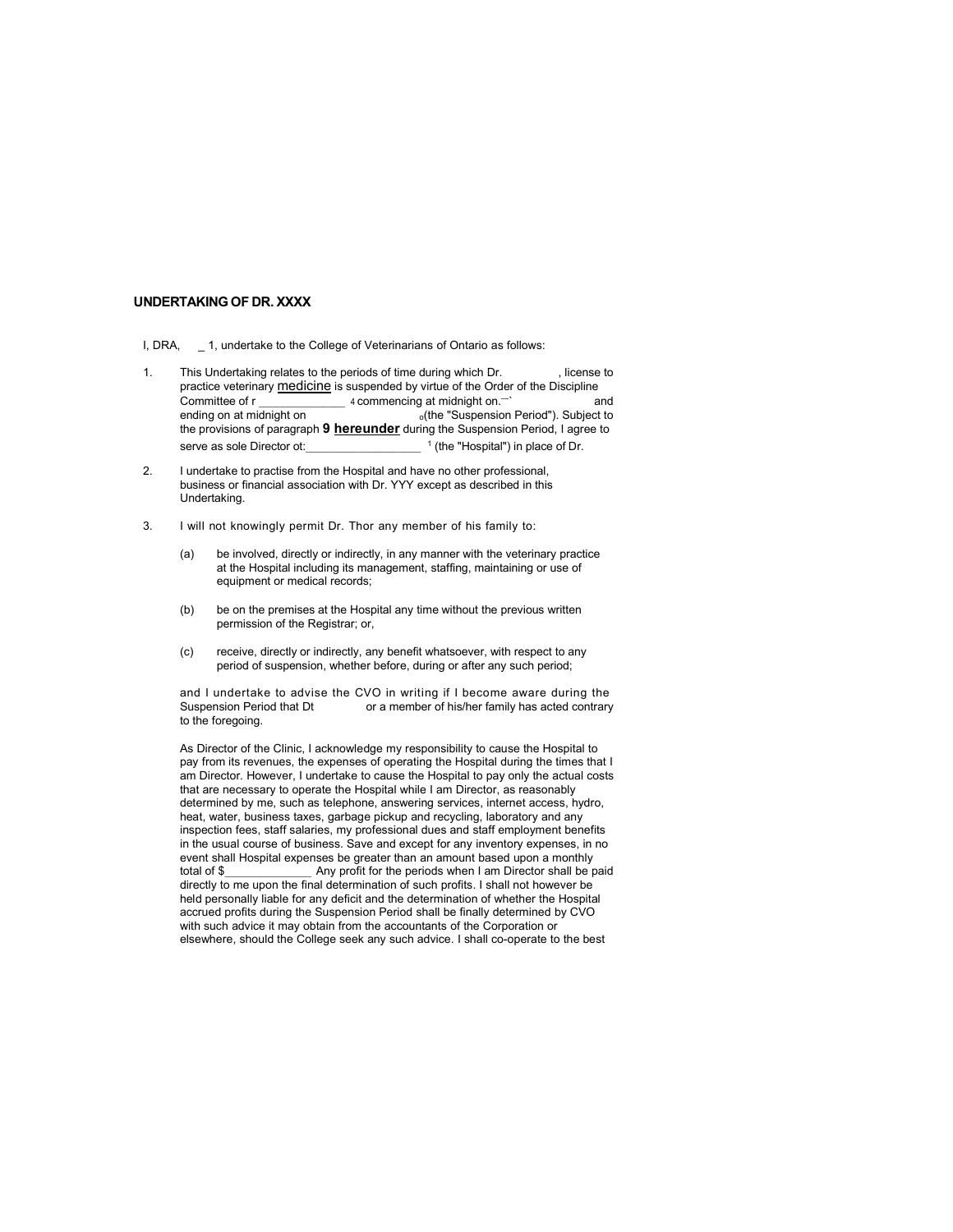UNDERTAKING TO THE COLLEGE OF VETERINARIANS OF ONTARIO<br>DR1<br>WHEREAS I acknowledge that my licence to practise veterinary medicine will be suspended UNDERTAKING TO THE COLLEGE OF VETERINARIANS OF ONTARIO<br>DRIE<br>WHEREAS I acknowledge that my licence to practise veterinary medicine will be suspended<br>pursuant to the Order of the Discipline Committee of<br>midnight,<br>AND WHEREAS **DERTAKING TO THE COLLEGE OF VETERINARIANS OF ONTARIO**<br>NHEREAS I adonoviedge that my licence to practise veterinely medicine will be suspended<br>pursuant to the Order of the Discipline Committee of from midnight/<br>- midnight,

**CORTAKING TO THE COLLEGE OF VETERINARIANS OF ONTARIO**<br>
WHEREAS I echnologie that my licence to practise veterinary medicine will be supported<br>
that I comply with the Veterinarians and the Veterinarians Act and the regulat **IDERTAKING TO THE COLLEGE OF VETERIMARIANS OF ONTARIO**<br>SIMPLEAS I acknowledge that my licence to practice veterinary medicine will be suspended<br>the Direct of the Lacipline Committee of<br>minimgint,<br>AND WHEREAS I wish to err IN ACTIVE COLLEGE OF VETERIMARIANS OF ONTARIO<br>IS addressed of the Discipline Committee of<br>the the Chate of the Discipline Committee of<br>from midnight;<br>IEREAS I wish to ensure the I comply with the Veteromanas Act and the re **IKING TO THE COLLEGE OF VETERINARIANS OF ONTARIO**<br>Sta Detonomiesige that my license to practice veterinary medicine will be suppended<br>incidents.<br>IEREAS I with the onsure that I comply with the Veterinarian Act and the reg **COLLEGE OF VETERINARIANS OF ONTARIO**<br>
a that my licence to practise veterinary medicine will be suspended<br>
from midnightr<br>
remure that I comply with the Veterinanans Act and the regulations<br>
and after the suspension of my **KING TO THE COLLEGE OF VETERIMARIANS OF ONTARIO**<br>SST advancedage that my licence to practice veterinary medicine will be suspended.<br>It to the period of the Biscipline Committee of the more in the veterinary medicine<br>inclu **IDERTAKING TO THE COLLEGE OF VETERIMARIANS OF ONTARIO**<br>
INTERTAS T acknowledge that my licence to practice veterinary medicine will be supported<br>
the Dre Of the Despite Committee of<br>
AND WHEREAS I wish to ensure that I co **KING TO THE COLLEGE OF VETERINARIANS OF ONTARIO**<br>
IS 1 acknowledge that my licence to practice veterinary medicine will be suspended<br>
to the Order of the Discipline Committee of<br>
If the my suspension, the terms of the te

- Undertaking\_
- **IDERTAINING TO THE COLLEGE OF VETERIMARIAMS OF ONTARIO**<br>
1<br>
SIMPLEMENT CONTINUES<br>
INTERPRETAIN IN THE CONSIDE CONTINUE OF THE CONSIDER CONTINUES (INTERPRETAINT)<br>
INDEPERIENT INTERPRETAINT IN THE VERTIFIES (INTERPRETAINT) **Kithic TO THE COLLEGE OF VETTERINARIANS OF ONTABILIO**<br>
AST advantaged the the product of the forest product in a magnitudine will be supposed<br>
it to the Covid the University Comply with the Veterinanians Act and the trans Will receive of the Discreenian of the Discreenian of the University and the properties of the Discretification, the Code of the Discretification, the Code of the Code of the Code of the Code of the Code of the Code of the es I acknowledge that my licence to practise veterinary medicine will be suspended<br>
trich the Coler of the Colerija Committee of<br>
Infinitely,<br>
IIEREAS I wish to create that I comply with the Veterinanians Act and the regul AS I acknowledge that my licence to practise veterinary medicine will be suspended<br>to the Order of the Discipline Committee of<br>multiplyt.<br>IEREAS I wish to ensure that I comply with the Veterinarians Act and the regulations
- eventuates Transmission and the requestion endomolyne the requestion and the requestion of AMD WHEREAS I which the requestion of the requestion of Veterinarians of Ad and the requestion state of Veterinarians of Ad and the information, however stored and in whatever medium, including a copy of any and all ensayie,<br>EBCES I with the ensure that I comply with the Veterinanisms Act and the regulations<br>the botton, during and after the suspension of my licence to practise veterinary medicines<br>in accordance with subsections 10(a)persistency is with the ensure that it comply with the Verdericanism Act and the regulations<br>of serbs of suspension of my licence to practice vectorinary medicines:<br>The accordance awith subsections (10<sub>0</sub>)-(3) of the conle suspension but a but any cheque that is uniformation and the treational of the section of the state of the state of the state of the state of the state of the state of the state of the state of the state of the state of th or the control of the College of Verticans of the Western College as providing and subsection (1) of the between the college as providing and subsection (1) of the Verticans of AC (contrin that all an the owner of the velt In accordance with subsections  $10(a) \cdot (d)$  of Ontario Regulation 1093 and subsection  $8(1)$  of<br>the *Veterinarians* Act, I confirm that I am the owner of the veterinary practice(s)<br>the periods that my licensis to practice U